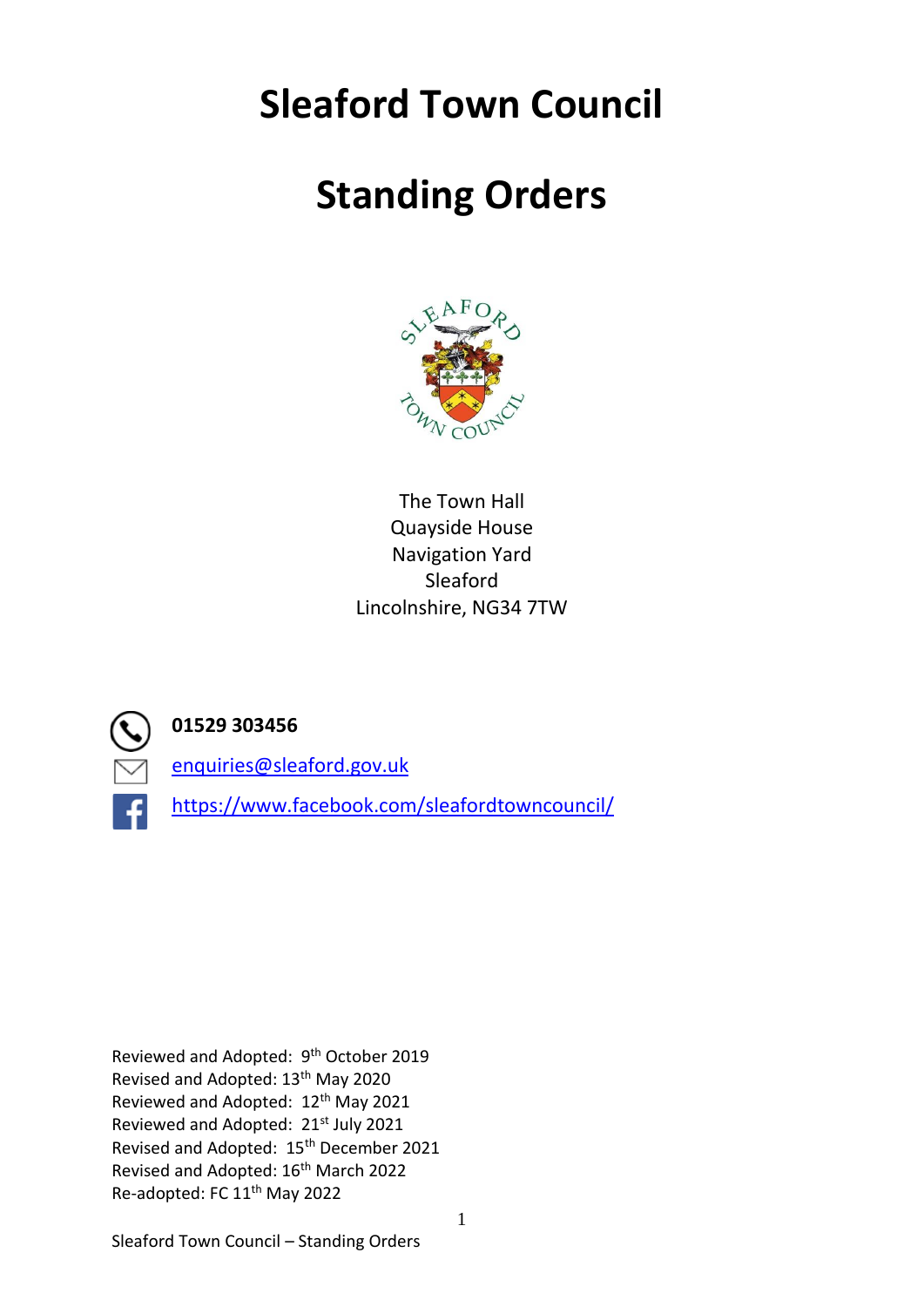# **NB – Items in bold denote requirements set out in legislation – they cannot be deleted, amended, or set aside.**

**NB** - The Local Authorities and Police and Crime Panels (Coronavirus) (Flexibility of Local Authority and Police and Crime Panel Meetings) (England and Wales) Regulations 2020 come into for on 4 April which allow local councils to hold remote meetings for a specified period until 7 May 2021.

# **Decision Making – Part 1**

# 1. **Meetings of the Full Council**

- a) The Town Clerk or designated Officer will be present at Full Council Meetings;
- b) **Meetings shall not take place in premises which at the time of the meeting are used for the supply of alcohol, unless no other premises are available free of charge or at reasonable cost;**
- c) Apologies for absence, wherever practically possible, with valid reasons should be submitted (either oral or written) to the Town Clerk at least 2 hours prior to the commencement of any meeting of the Town Council, including Panel Meetings.
- **d) No business may be transacted at a meeting unless at least one third** (6 councillors) **of the whole number of members of the Council are present and in no case shall the quorate meeting be more than three hours.**

# 2. **Statutory Annual General Meeting**

**(NB: Same rules apply as per Meeting of Full Council. Please see below additional requirements, for the AGM)**

- a) **In an election year, the annual meeting of the Council shall be held on or within 14 days following the day on which the new Councillors elected take office;**
- b) **In a year which is not an election year, the annual meeting of a Council shall be held on such a day in May as the Council may direct;**
- c) **The annual meeting of the Council shall take place at 7pm;**
- d) **In addition to the annual meeting of the Council, at least three** (3) **other ordinary meetings shall be held in each year on such dates and times as the Council directs;**
- e) **The first business conducted at the annual meeting of the Council shall be the election of the Chairman and Vice-Chairman (if any) of the Council;**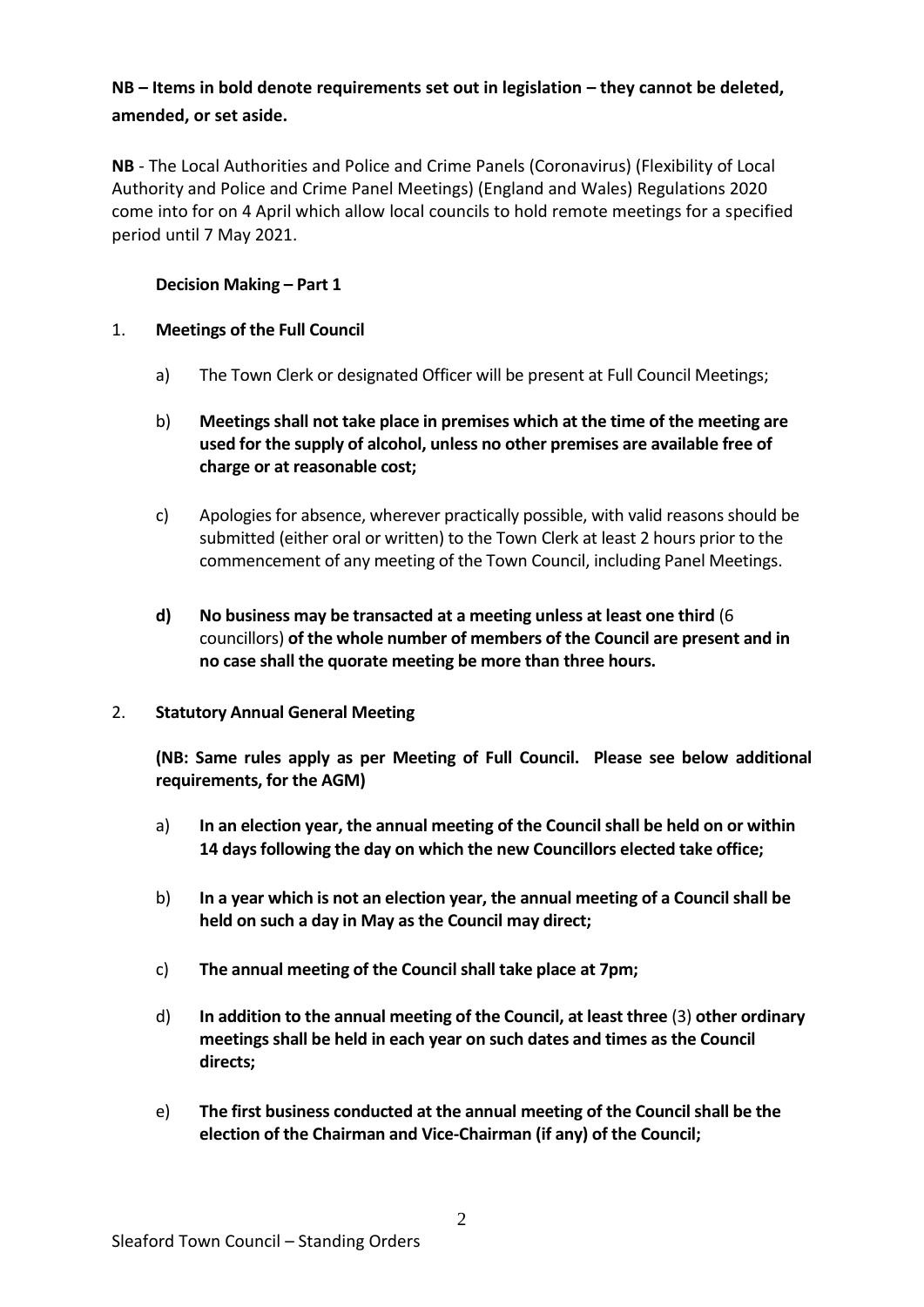- f) **The Chairman of the Council, unless he has resigned or becomes disqualified, shall continue in office and preside at the annual meeting until his successor is elected at the next annual meeting of the Council;**
- g) **The Vice-Chairman of the Council, if any, unless they resign or becomes disqualified, shall hold office until immediately after the election of the Chairman of the Council at the next annual meeting of the Council;**
- h) **In an election year, if the current Chairman of the Council has not been re-elected as a member of the Council, they shall preside at the meeting until a successor Chairman of the Council has been elected. The current Chairman of the Council shall not have an original vote in respect of the election of the new Chairman of the Council but must give a casting vote in the case of an equality of votes;**
- i) **In an election year, if the current Chairman of the Council has been re-elected as a Member of the Council, they shall preside at the meeting until a new Chairman of the Council has been elected. They may exercise an original vote in respect of the case of an equality of votes;**
- j) Following the election of the Chairman and the Vice-Chairman at the annual meeting of the Council, the business of the annual meeting shall include:-
	- **1) In an election year, delivery by the Chairman of the Council and Councillors of their declaration of acceptance of office form, unless the Council resolves for this to be done at a later date;**
	- **2) In a year which is not an election year, delivery by the Chairman of the Council of their acceptance of office form, unless the Council resolves for this to be done at a later date;**

At the annual meeting, it is also best practice to:-

- To adopt all Chapters of the Constitution from Chapters 1 to 30
- Elections to Panels
- To approve and adopt the Panel Terms of Reference
- Appointments to Panels
- Appointments to Outside Bodies
- Timetable of all Meetings

# 3. **Extraordinary Meetings**

- **a) The Chairman of the Council may convene an extraordinary meeting of the Council at any time;**
- b) Any business of the extraordinary meeting of the council must be of relevance and within the remit of the council;
- **c) If the Chairman of the Council does not or refuses to call an extraordinary meeting of the council within 7 days of having been requested in writing to do so by 2 councillors, any two councillors may convene an extraordinary meeting of**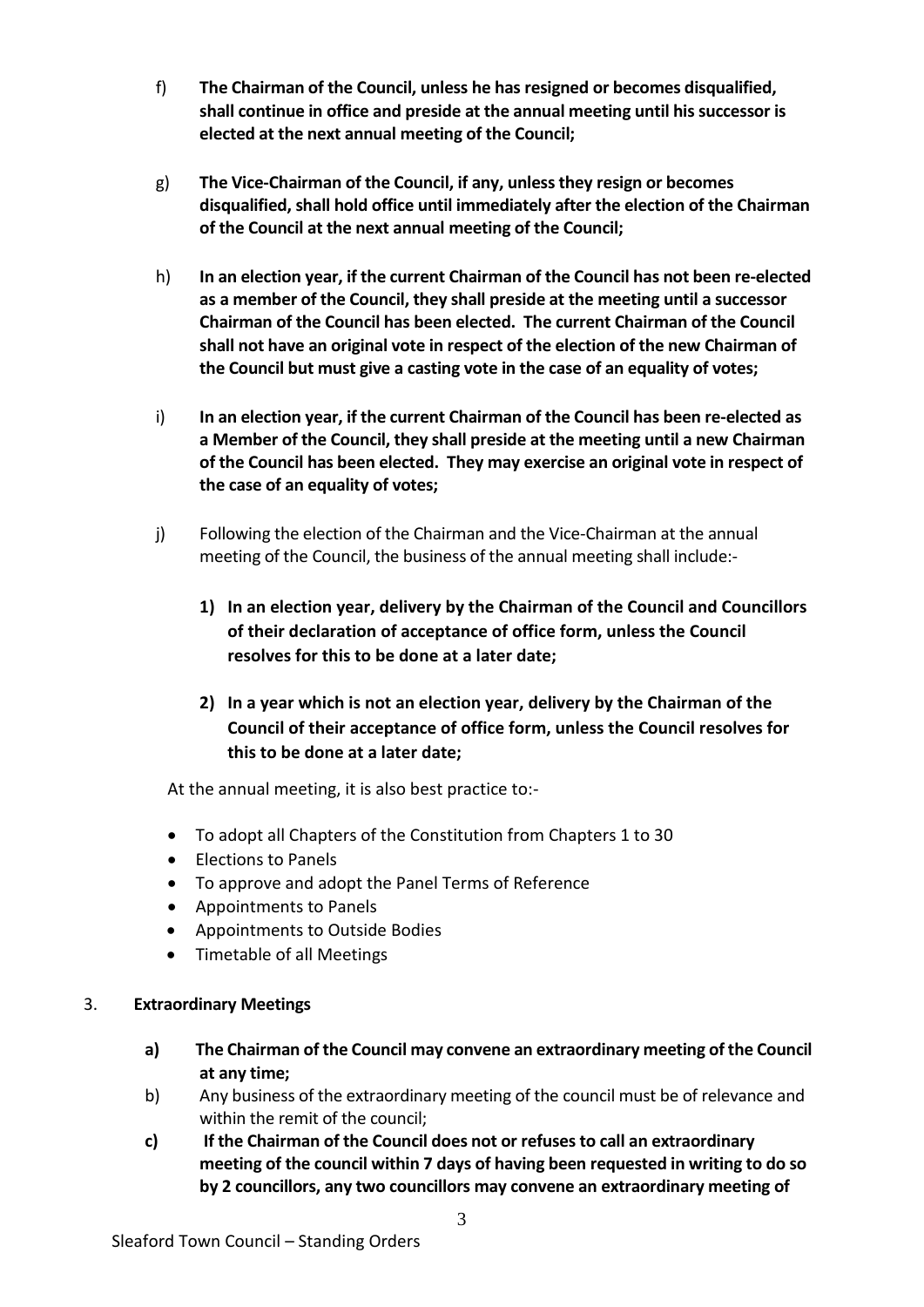**the council. The public notice given the time, place and agenda for such meeting must be signed by the two councillors** 

#### 4. **Panels**

- a) The remit, terms of reference, timescales and membership shall be determined by resolution of the Council;
- b) The role of the panel is purely advisory and any advice provided to the Council will need to be formally adopted at a meeting of Full Council with the provision of supporting documentation. Separate summary notes of a meeting will be provided to the Council for noting only.
- c) The Council may dissolve a Panel at any meeting.
- d) Members of the public can attend Panel meetings, with the exception of the HR Panel, to observe only. Notice of Panel meetings will be published on the Councils website.
- e) All Councillors are entitled to observe panel meetings, with the exception of the HR Panel, where they are not a member and remain in the meeting for items in closed session.

# 5. **Task and Finish Groups**

- a) The remit, terms of reference, timescales and membership shall be determined by resolution of the Council;
- b) Task and Finish Groups are not public meetings;
- c) A Lead Councillor will be appointed at their first meeting;
- d) Task and Finish Groups may invite expertise whether internal or external to meet the group to offer advice and answer questions.
- e) It is expected that a review should be completed within a twelve week time frame with an interim and final report being submitted to Council.

# 6. **Outside Bodies**

a) A Town Councillor you may be appointed to represent the Council on outside bodies. It is expected that any Councillor appointed, will report back to Council on activities as a representative on the body twice a year.

# 7. **Public Participation**

- a) **Meetings of Full Council and Panels shall be open to the public unless their presence is prejudicial to the public interest by reason of the confidential nature of the business to be transacted or for other special reasons. The public's exclusion from part or all of a meeting shall be by a resolution which shall give reasons for the public's exclusion;** (e.g. staffing matters, third party confidentiality clause, financial contract matters)
- b) Members of the public are permitted to address the Council;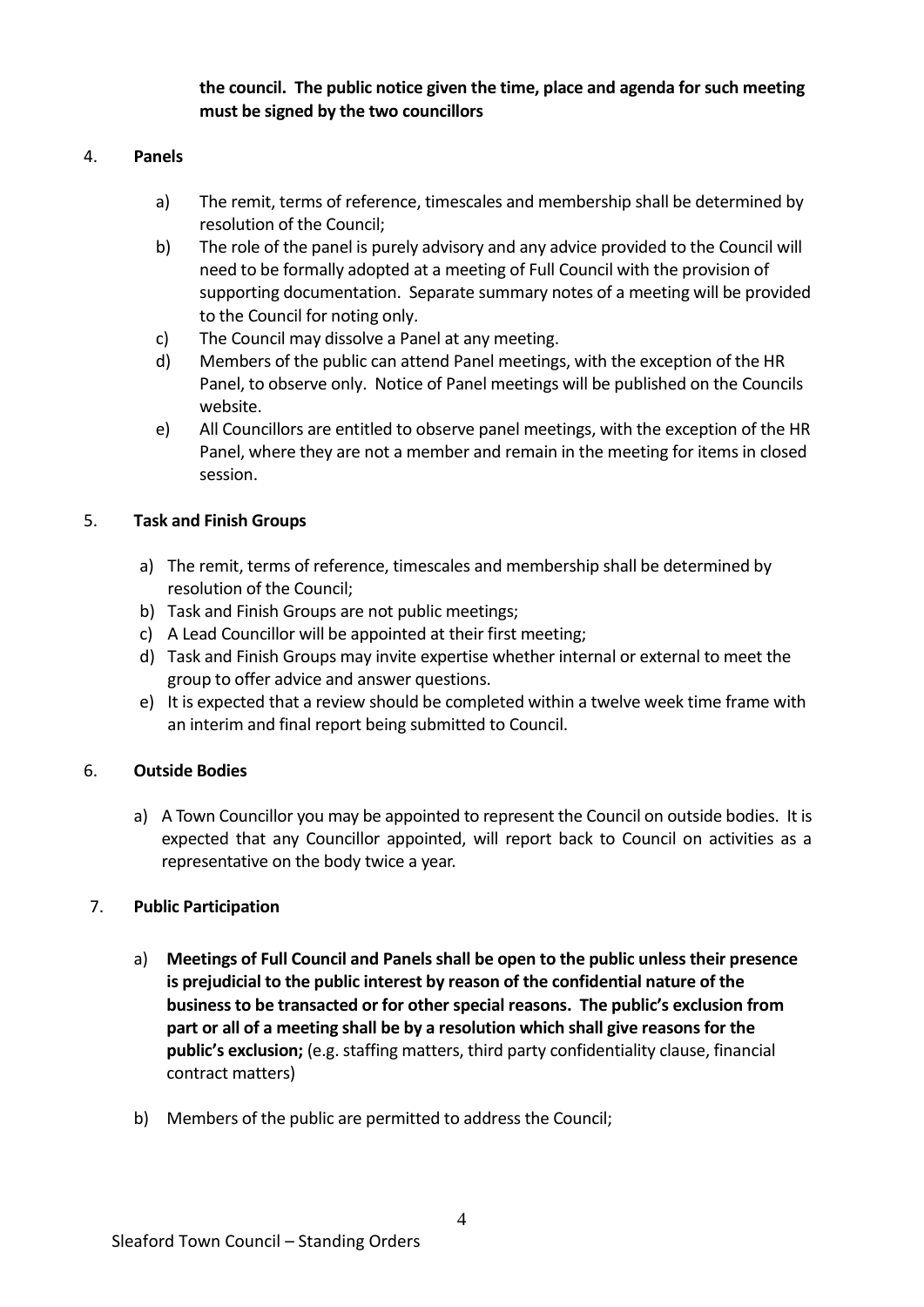- c) Subject to Standing Orders, each member of the public is entitled to speak at a meeting of Full Council once only in respect of business itemised on the agenda and shall not speak for more than three (3) minutes;
- d) The total period for public forum will not exceed fifteen (15) minutes;
- e) Any question asked in the Public Forum which cannot be dealt with either because of lack of time or information availability will be dealt with by a written answer within 7 working days of the meeting;

# 8. **Matters that must be resolved only by Council**

These are:

- a) Agreeing a budget;
- b) Precepting a rate;
- c) Borrowing money, in line with the Financial Regulations;
- d) Approving the end of the year accounts and approving submission of the Annual Return to the External Auditors;
- e) Incurring capital or revenue expenditure which is over and above the Council's approved budget;
- f) Adopting, amending or revoking Standing Orders, Financial Regulations or Duties, and Powers and Town Clerk provisions;
- g) Fixing the number of and the names of Councillors appointed to Panels;
- h) Agreeing the dates of the meetings of the Council;
- i) Filling of Councillor vacancies occurring on any Panel or Council [if required to do so by law];
- j) Proposing, amending, or revoking bye-laws in conjunction with NKDC;
- k) Making of Order under any statutory powers;
- l) Important matter of principle or policy which have been referred directly by the Town Clerk;
- m) Prosecution of defence in a court of law;
- n) All matters affecting the appointment, promotion, discipline, salary and conditions of service of the Town Clerk;
- o) Annually review and propose changes to the Council's Constitution, Policies and Strategic Plan;
- p) Acquiring and disposing land other significant assets and commission of services.

# 9. **General Power of Competence**

- a) Before exercising the power of general competence, the Council must resolve that it meets the statutory criteria, and that a resolution has to be renewed at the annual meeting of the Council that takes place in a year of ordinary elections;
- b) After the expiry of its preceding period of eligibility, the Council continues to be an eligible Council solely for the purpose of completing any activity undertaken in the exercise of the power which was not completed before the expiry of the Council's preceding period of competence.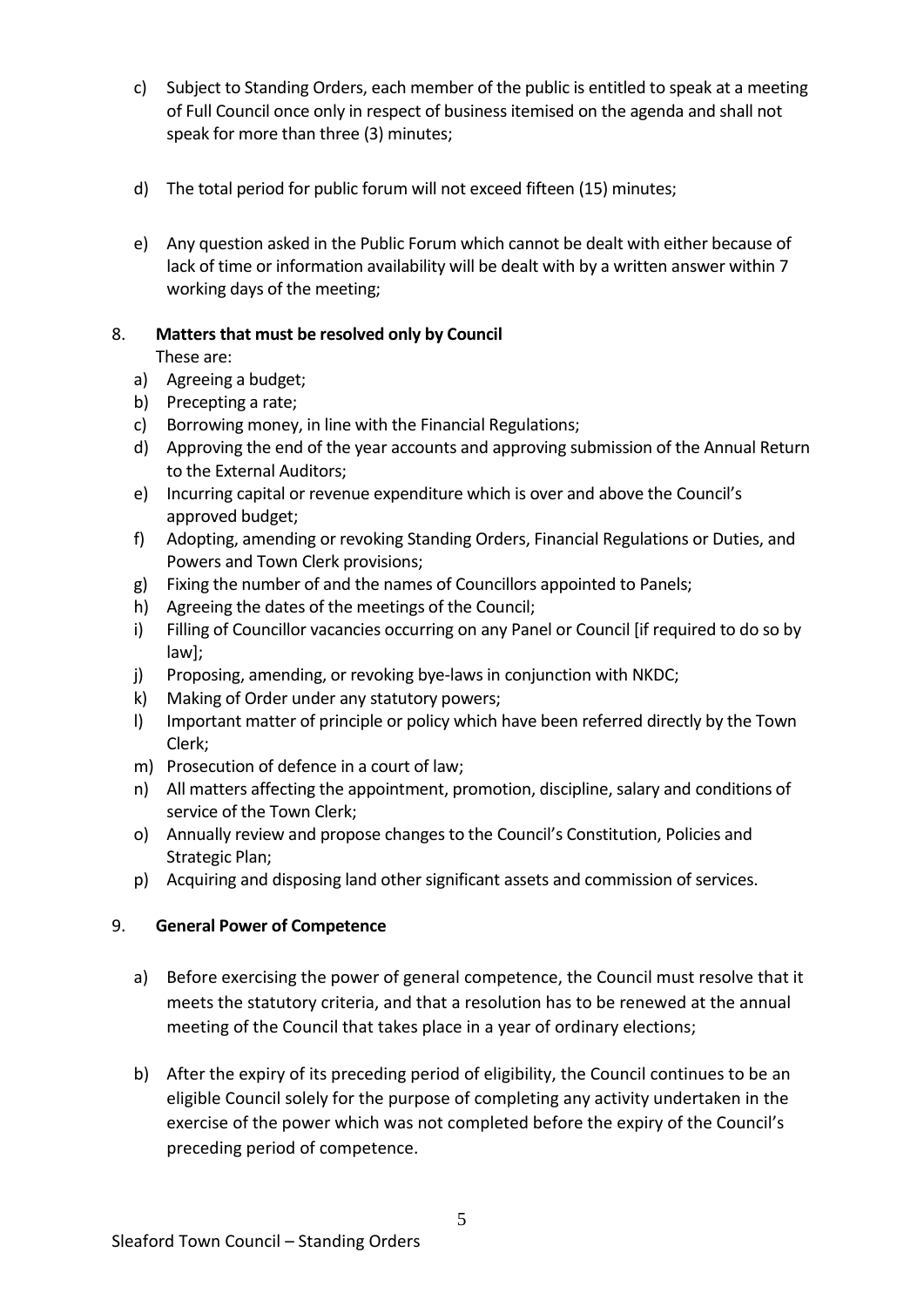#### 10. **Chairman**

- a) The Chairman is elected by the Councillors of the Council at the Annual Council Meeting and serves for twelve months (Section 14(1) of the Local Government Act 1972);
- b) **The Chairman, if present, shall preside at a meeting. If the Chairman is absent from a meeting, the Vice-Chairman, if present, shall preside. If both the Chairman and the Vice-Chairman are absent from a meeting, a Councillor as chosen by the Councillors present at the meeting shall preside at the meeting. The person at a meeting may exercise all the power and duties of the Chairman in relation to the conduct of the meeting;**
- c) **The Chairman of the Council, unless they have resigned or become disqualified, shall continue in office and preside at the annual meeting until their successor is elected at the next annual meeting of Council;**
- d) The Chairman's main role is to run the Council meetings. The Chairman is responsible for ensuring that effective and lawful decisions are taken at meetings of the Council and, assisted by the Town Clerk, guides activities by managing the meeting of the Council. The Chairman is responsible for involving all Councillors in discussion and ensuring that Councillors keep to the point. The Chairman summarises the debate and facilitates the making of clear resolutions and is responsible for keeping discussions moving to that the meeting is not too long;
- e) **The Chairman of a meeting may give on original vote on any matter put to the vote, and in the case of any equality of votes may exercise their casting vote whether or not they gave an original vote;**
- f) In the case of any equality of votes may exercise their casting vote whether or not they gave an original vote;
- g) The Chairman will also act as the Town Council's Mayor. As the Mayor, the Chairman will often be the public face of the Council and will represent the Council at official events. The Chairman may be asked to speak on behalf of the Council and, in such circumstances, should only express the agreed views of the Council and not their personal views;
- h) The Chairman cannot legally make a decision on behalf of the Council;
- i) In summary the Chairman of the Town Council has no more powers or duties than any other Councillor. Some responsibilities which fall to the Chairman are:-
	- Determining that the meeting is property constituted and quorate;
	- Informing her/himself as to the business and objects of the meeting;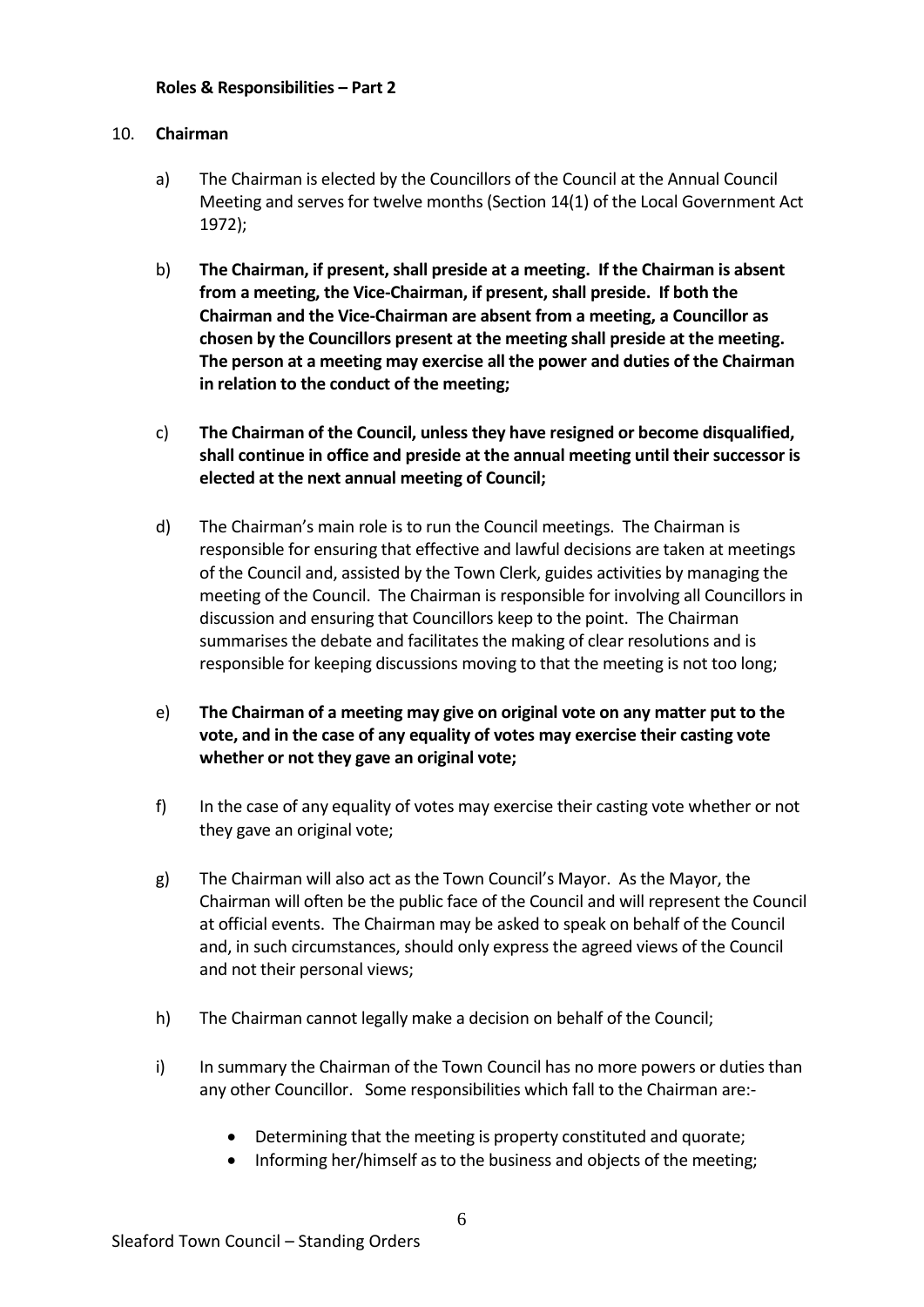- Confining discussion within the scope of the meeting and reasonable time limits;
- Deciding on the validity of motions and amendments and points of order;
- Adjourning the meeting (when circumstances justify and bearing in mind that right to adjourn is vested in the meeting); and
- j) The Chairman will receive £1600 (£800 for Chairman's Allowance and £800 for basic parish councillor allowance) which will increase annually with Consumer Price Index.
- k) The Chairman will also act as the Town Council's Mayor. As the Mayor, the Chairman will often be the public face of the Council and will represent the Council at official events. The Chairman may be asked to speak on behalf of the Council and, in such circumstances, should only express the agreed views of the Council and not their personal views;
- l) The Chairman cannot legally make a decision on behalf of the Council.

# 11. **Vice Chairman**

- a) **The Vice-Chairman of the Council, if any, unless they have resigned or become disqualified, shall hold office until immediately after the election of the Chairman of the Council at the next annual meeting of the Council;**
- b) The Vice-Chairman's responsibilities are solely to deputise for the Chairman and the Mayor if they are not available;
- c) The Vice-Chairman will assist the Chairman in Full Council Meetings to ensure that they run smoothly and effectively.

# 12. **The Town Clerk (Proper Officer)** shall:

- a) Where there is sufficient time or the Council does not wish to use their full process, the Council may wish to use the delegated power of the Town Clerk as they are entitled to do under S.101 of the Local Government Act 1972;
- b) The Town Clerk can make a decision in line with the Financial Regulations;
- c) Administration of the affairs of the Council;
- d) Advise the Council on policy matters;
- e) Guiding the Chairman/Town Mayor on procedural issues;
- f) Ensure that Council decisions after due deliberation are conducted according to the relevant rules, regulations and procedures;
- g) **Give public notice of the time, place and agenda at least three (3) clear days before a meeting of the Council or a meeting of a committee (provided that the public notice with agenda of an extraordinary meeting of the Council convened by Councillors is signed by them)**;
- h) **Convene a meeting of Full Council for the election of a new Chairman of the Council, occasioned by a casual vacancy in their office**;
- i) **Receive and retain copies of bylaws made by other local authorities**;
- j) Advise Council of Governance, Ethical and Procedural matters;
- k) Implement decisions of the Council via delegated authority and have overall managerial responsibilities for service delivery;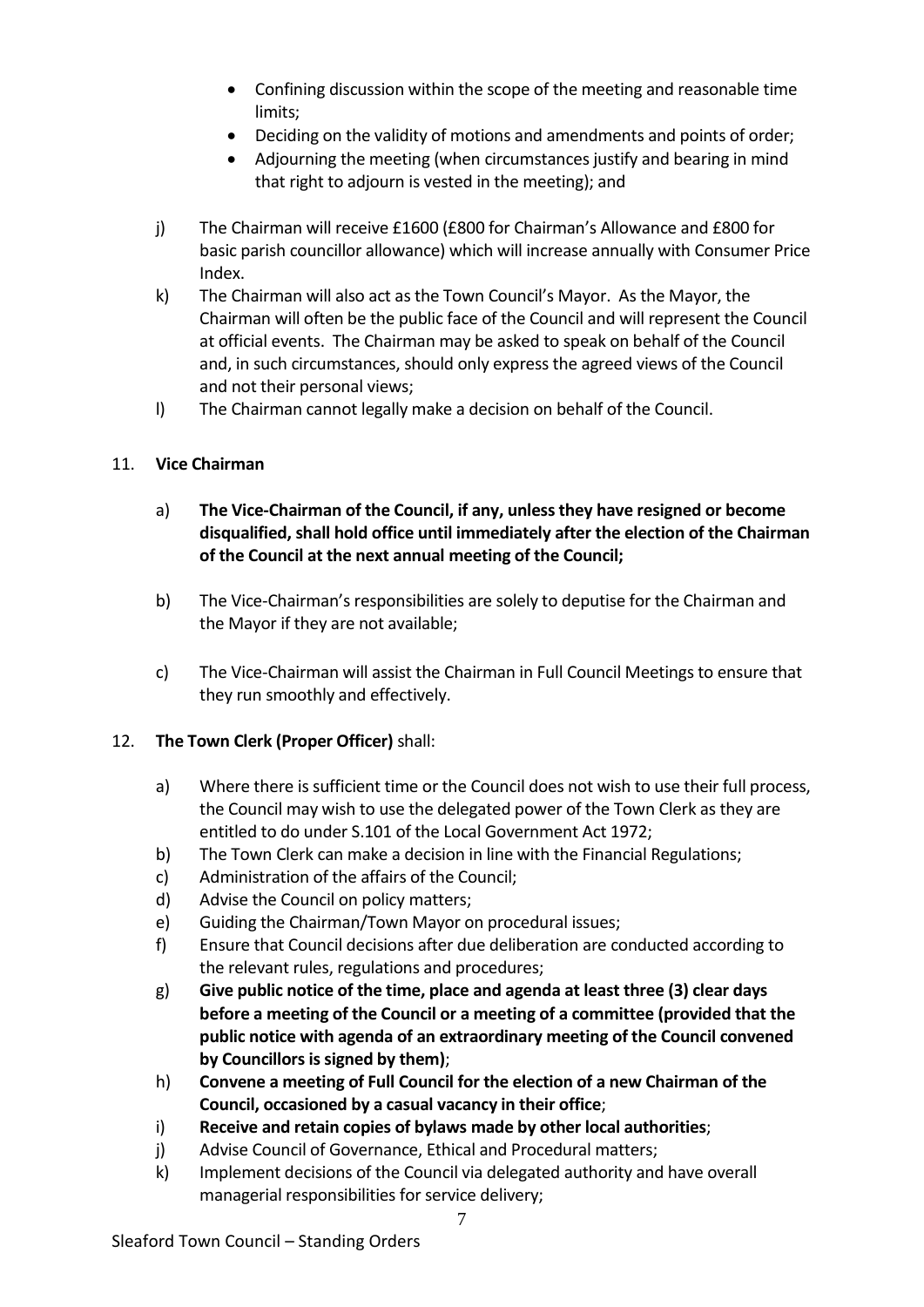- l) Have managerial responsibilities including recruitment, absence management, performance management, training, disciplinary and grievances. Alterations to the corporate staff structure and changes to staff grading shall remain Council responsibility;
- m) **Subject to Standing Orders, the Council's common seal shall alone be used for sealing a deed required by law. It shall be applied by the Town Clerk in the presence of two Councillors, who shall sign the deed as witness;**
- n) As the Responsible Financial Officer (RFO), effective management of resources.
- o) In the absence of the Town Clerk/Proper Officer and no other officer is able to fulfil the Proper Officer role, then the Chairman, or in their absence the Vice Chairman, shall be designated the Temporary Proper Officer (unpaid) until a Town Clerk is in post. The Temporary Proper Officer shall be referred to by that title and shall not have the title of Town Clerk.

The Temporary Proper Officer shall exercise all the Proper Officer functions apart from 'e' and 'n' above.

Any Temporary Proper Officer shall take advice from the appropriate member of the Council's staff, such as the Deputy Clerk, an Administration Officer or the Services Team Leader before approving or deciding on any course of action or authorising any spend up to the £2,000 limit of the Town Clerk/Proper Officer's delegated spending authority.

Any Temporary Proper Officer shall produce a report for the next meeting of the Full Council including an account of any decisions or actions taken in the role, the reasons for those decisions or actions and the impact of those decisions or actions.'

# 13. **All Councillors**

Individuals have a duty to act properly as a Councillor. In particular they have a responsibility to: -

- attend meetings when summoned to do so; the notice to attend a council meeting is, in law, a summons, because councillors have a duty to attend;
- prepare for meetings by studying the agenda and making sure they are properly informed about issues to be discussed;
- take part in meetings and form sound judgements based on what is best for the community – and then to abide by majority decisions;
- ensure, with other councillors, that the council is properly managed;
- represent the whole electorate, and not just those who votes for them; listen, and then represent the views of the community when discussing council business and working with outside bodies;
- **disclose to a meeting at which you are present any disclosable pecuniary interest in relation to an agenda item and withdraw from the meeting during the consideration of the matter**
- maintain proper standards of behaviour as an elected representative, in accordance with the Council's Code of Conduct (Chapter 10).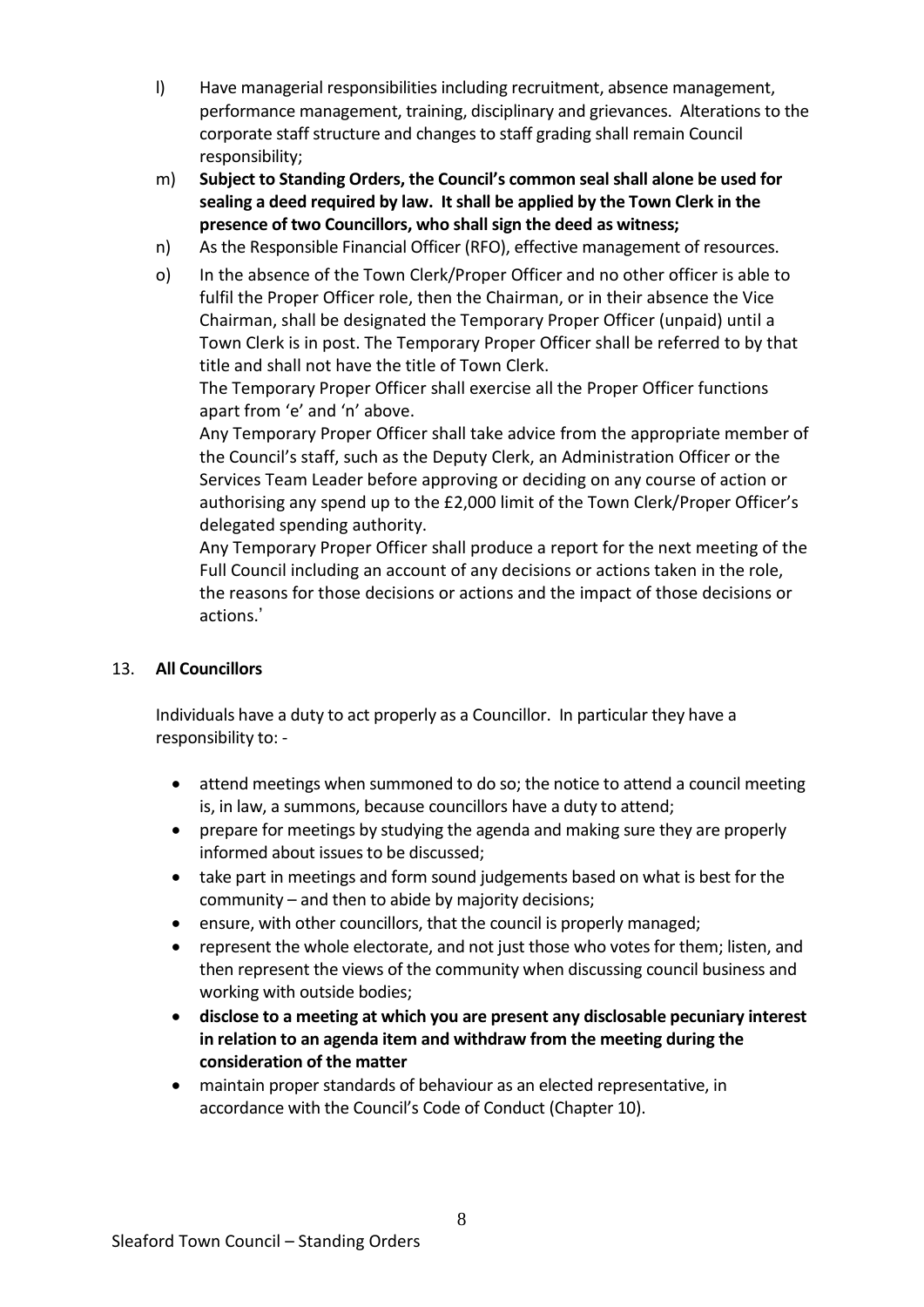| <b>Interests</b>                                                                                                                                                                                                                                                                                                                              | <b>Dispensations</b>                                                                                                                                                                                                                                                                                                                                                                                                                                                                                                                                                                  |
|-----------------------------------------------------------------------------------------------------------------------------------------------------------------------------------------------------------------------------------------------------------------------------------------------------------------------------------------------|---------------------------------------------------------------------------------------------------------------------------------------------------------------------------------------------------------------------------------------------------------------------------------------------------------------------------------------------------------------------------------------------------------------------------------------------------------------------------------------------------------------------------------------------------------------------------------------|
| Unless they have been granted a<br>dispensation, a Councillor with voting<br>rights shall withdraw from a meeting<br>when it is considering a matter in which<br>they have a Disclosable Pecuniary<br>Interest. They may return to the<br>meeting after it has considered the<br>matter in which they had an interest.                        | Dispensation requests shall be in writing<br>and submitted to the Town Clerk, or<br>failing that, at the start of the meeting for<br>which the dispensation is required.                                                                                                                                                                                                                                                                                                                                                                                                              |
| Unless they have been granted a<br>dispensation, a Councillor shall withdraw<br>from a meeting when it is considering a<br>matter in which they have another<br>interest, if so required by the Council's<br>Code of Conduct. They may return to<br>the meeting after it has considered the<br>matter in which they have had the<br>interest. | A dispensation may be granted in<br>accordance with Standing Orders if having<br>regard to all relevant circumstances for<br>the following applies:<br>1) Without the dispensation, the<br>number of persons prohibited<br>from participating in the particular<br>business would be so great a<br>proportion of the meeting<br>transacting the business as to<br>impede the transaction of the<br>business or;<br>2) Granting the dispensation is in the<br>interests of persons living in the<br>Council's area or;<br>3)<br>It is otherwise appropriate to grant<br>a dispensation |

# 14. **Relations with the Press/Media**

- a) All requests from the press or other media for an oral or written statement or comment from the Council shall be processed in accordance with the Council's policy in respect of dealing with the press and/or the media;
- b) In accordance with the Council's policy in respect to dealing with the press and/or other media, Councillors shall not, in their official capacity, provide oral or written statements or written articles to the press or other media, without agreement from the Town Clerk. However, they may comment in a personal capacity;
- c) In accordance with the Council's Publicity and Events in the Pre-Election Period Guidance Policy (Purdah), Councillors shall adhere to this guidance during the qualifying election period.

#### 15. **Complaints about behaviour**

a) **Upon notification by the District Council that it is dealing with a complaint that a Councillor has breached the Council's Code of Conduct, the Town Clerk shall, subject to Standing Orders report this to the Council;**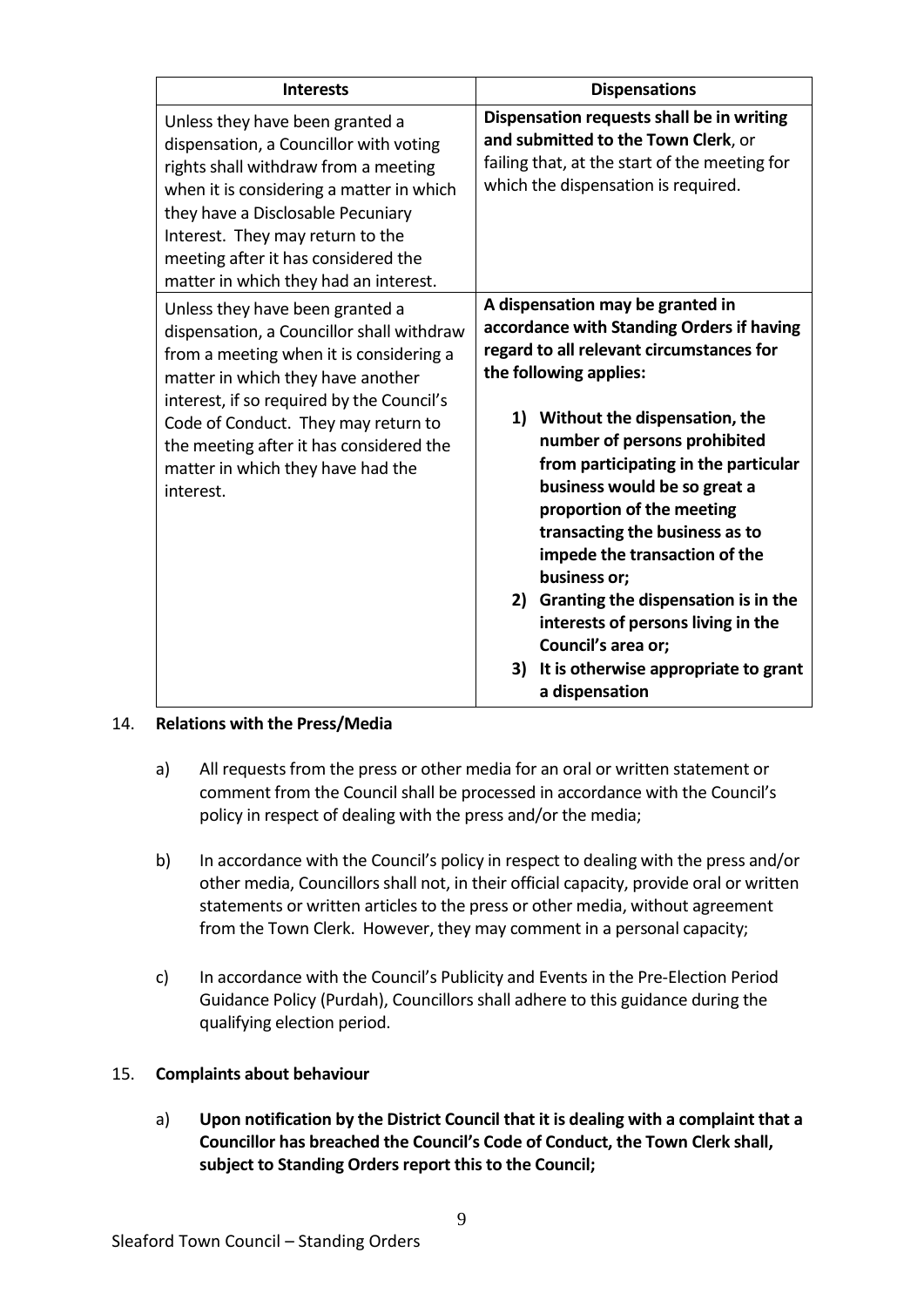b) **Upon notification by the District Council that a Councillor has breached the Council's Code of Conduct, the Council shall consider what, if any, action to take against them. Such action excludes disqualification or suspension from office;**

#### **Agenda – Part 3**

#### 16. **Publication of Agenda**

- a) **The minimum three clear days' notice of a meeting does not include the day on which notice was issued, the day of the meeting, a Sunday, a day of the Christmas break, a day of the Easter break or a bank holiday or a day appointed for the public thanksgiving or mourning.**
- b) Prior to a Council meeting all Councillors will be summoned to attend.
- c) If, prior to a meeting, a Councillor has submitted reasons for their absences at the meeting, the Clerk will inform the meeting that reasons for the absence have been submitted. This will be noted by the meeting and shall be recorded as noted in the minutes of the meeting for which the reasons were submitted."
	- d) Before the 6-month deadline, for any member not attending, the Clerk will request a reason for the persistent absence and ask whether the member wants an extension to the 6-month period. The Clerk would then bring that request to the Council to vote on.

#### 17. **Minutes**

- a) The Minutes of a meeting shall include an accurate record of the following:
	- i. The time and place of the meeting;
	- ii. The names of Councillors present and absent;
	- iii. The exact nature of Interests that have been declared by Councillors with voting rights;
	- iv. Whether a Councillor left the meeting when matter that they held interests in were being considered;
	- v. If there was a participation session;
	- vi. The resolution made and the detail of any recorded votes.
- b) If the draft minutes of a preceding meeting have been served on Councillors with the agenda to attend the meeting at which they are due to be approved for accuracy, they shall be taken as read;
- c) There shall be no discussion about draft minutes of a preceding meeting except in relation to their accuracy. A motion to correct an inaccuracy in the minutes shall be moved in accordance with Standing Orders;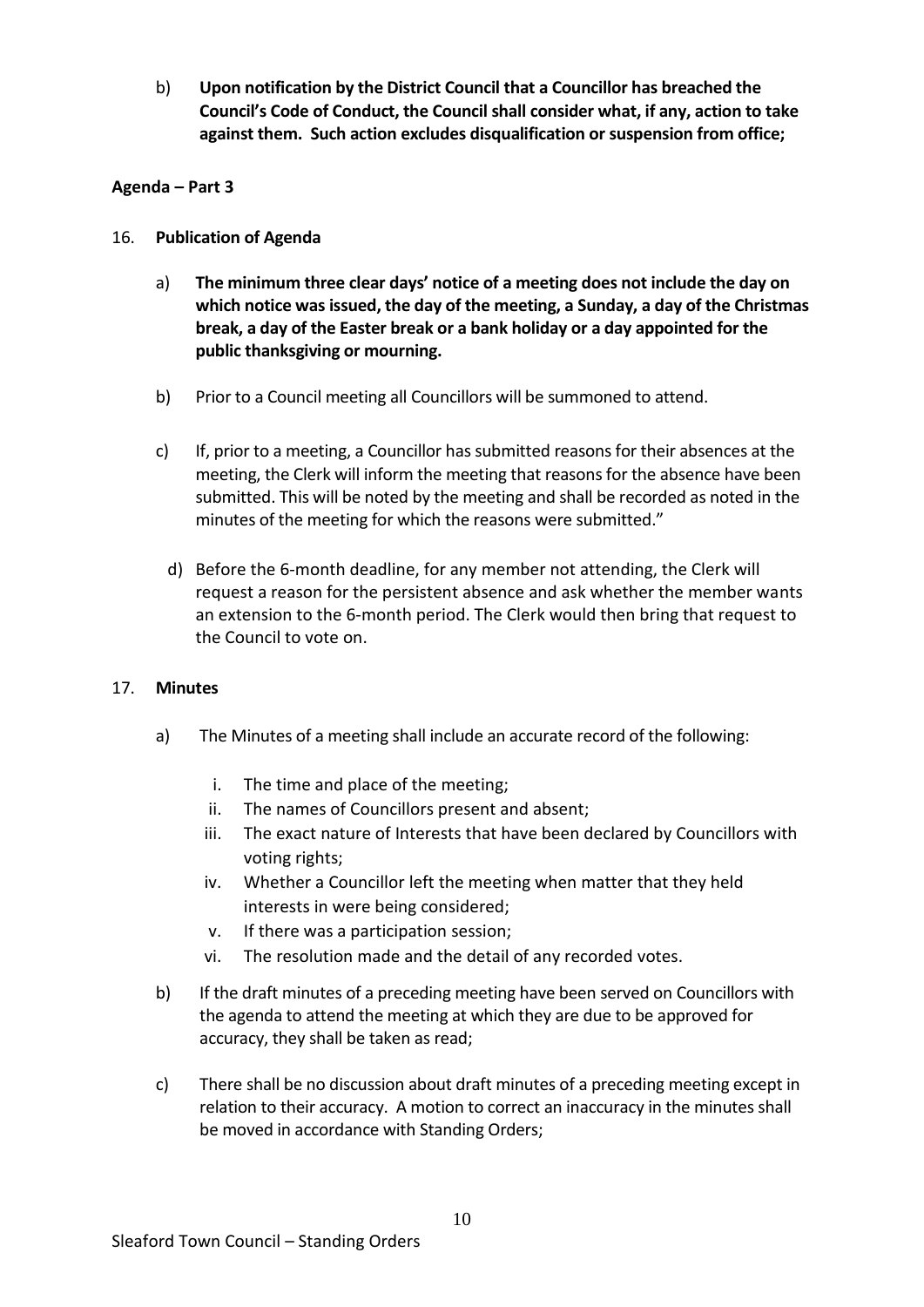- d) The accuracy of draft minutes, including any amendment(s) made to them, shall be confirmed by resolution and shall be signed by the Chairman of the meeting and stand as an accurate record of the meeting to which the minutes relate;
- e) If the Chairman of the meeting does not consider the minutes to be an accurate record of the meeting to which they relate, they shall sign the minutes and include a paragraph in the following terms or to the same effect;

"The Chairman of this meeting does not believe that the minutes of the meeting of the Sleaford Town Council held on [date] in respect *(insert agenda item)* were a correct record by their view, was not upheld by the meeting and the minutes as an accurate record of the proceedings."

f) Upon a resolution which confirms the accuracy of the minutes of a meeting, the draft minutes of the meeting for which approved minutes exist shall be destroyed.

# 18. **Motions for a Meeting that require written notice to be given to The Town Clerk**

- a) A motion shall relate to the responsibilities of the meeting which it is tabled for and in any event shall relate to the performance of the Council's statutory functions, power and obligations or an issue which specifically affects the Council's area or its residents;
- b) No motion may be moved at a meeting unless it is on the agenda (this includes written recommendations from the Town Clerk which Councillors must turn into proposals if so required) and the mover together with a seconder has given written notice of its wording to the Town Clerk at least five (5) clear working days before the meeting. Clear days do not include the day of the notice or the day of the meeting;
- c) The Town Clerk may, before including a motion on the agenda, correct obvious grammatical or typographical errors in the wording of the motion;
- d) If the Town Clerk considers the wording of a motion received in accordance with Standing Orders is not clear in the meaning, the motion shall be rejected until the mover of the motion resubmits it in writing to the Town Clerk so that it can be understood;
- e) If the wording or subject of a proposed motion is considered improper, the Town Clerk shall consult with the Chairman of the forthcoming meeting or, as the case may be, the Councillors who have made the proposal, to consider whether the motion shall be included in the agenda or rejected;
- f) The decision of the Town Clerk as to whether or not to include the motion on the agenda shall be final.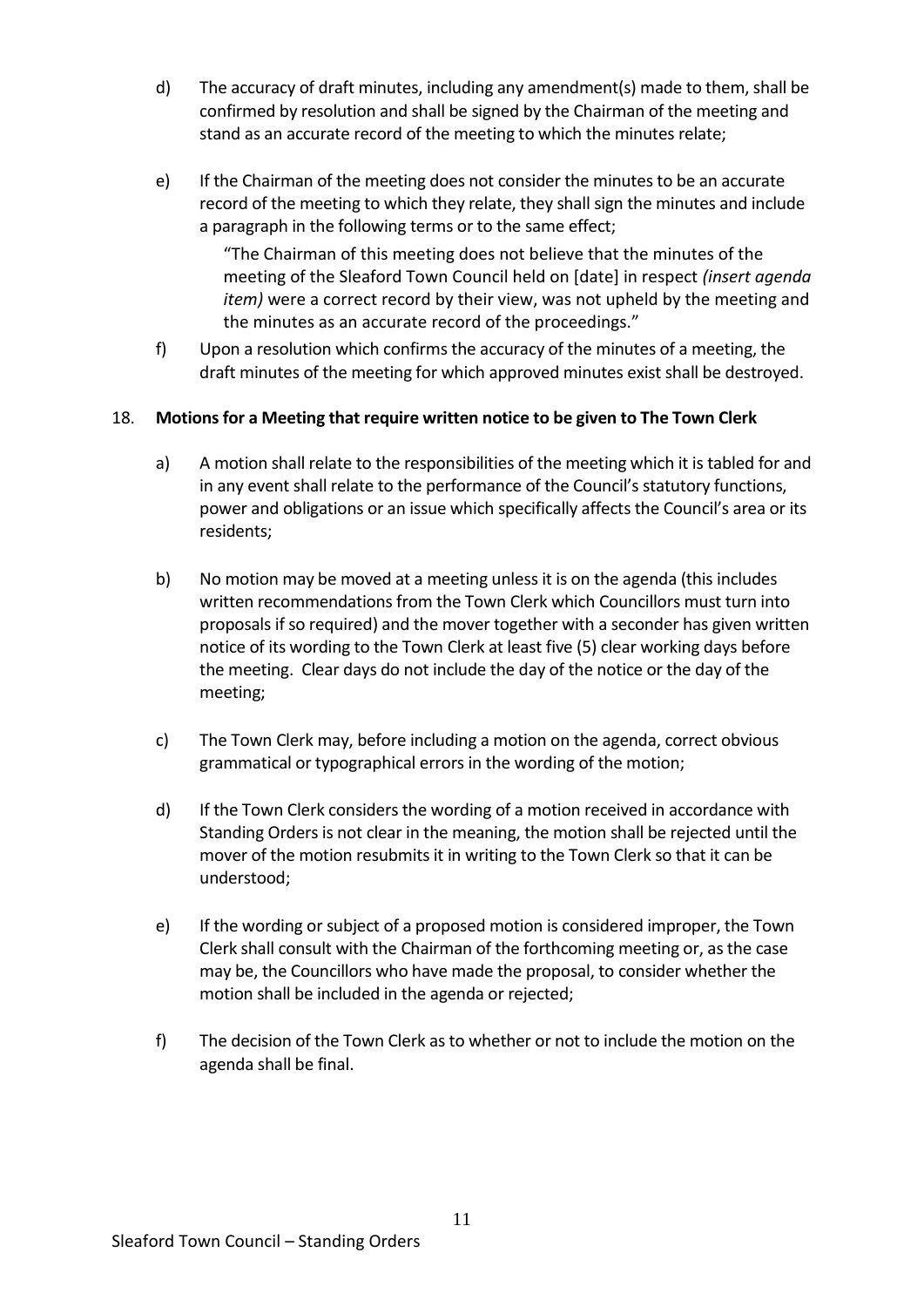#### 19. **Previous Resolutions**

- a) A resolution shall not be reversed within six (6) months except by a special motion, which requires written notice by at least 50% plus 1 of all Councillor to be given to the Town Clerk in accordance with Standing Orders;
- b) When a motion moved pursuant to Standing Orders has been disposed of, no similar motion may be moved within a further six (6) months, except where (a) above applies.

#### 20. **Inspection of Documents**

(Please note that confidentiality requirements may apply in some circumstances)

- a) Prior to a meeting, Councillors may for the purpose of their duty as such (but not otherwise), inspect any documentation in possession of the Council, on request, but supplied for the like purpose with a copy;
- b) **All minutes audio/visual recordings kept by the Council shall be open for the inspection by any Councillor of the Council or any member of the public;**

#### 21. **Handling Confidential or Sensitive Information**

- a) All confidential and sensitive information disclosed to Councillors shall be printed or emailed on yellow paper and will not be in the public domain.
- b) Councillors and staff shall not disclose confidential or sensitive information which for special reasons would not be in the public interest. eg. contracts, personal matters;
- c) If, at a meeting there arises any question relating to the appointment, conduct, promotion, dismissal, salary or conditions of service, of any person employed by the Council, it shall not be considered until the Council has decided whether or not the press and public shall be excluded using power to exclude the press and public in accordance with the Public Bodies (Admission to Meetings) Act 1960 due to any confidential nature of the business to be discussed;
- d) Any Councillor in breach of the provision of this Standing Order shall be suspended from the Council by resolution of the Council.

#### **At the meeting – Part 4**

#### 22. **Quorum of the Council**

a) **No business may be transacted at a meeting unless at least one third** (six Councillors) **of the whole number of members of the Council are present and in no case shall the quorum of a meeting be less than three;**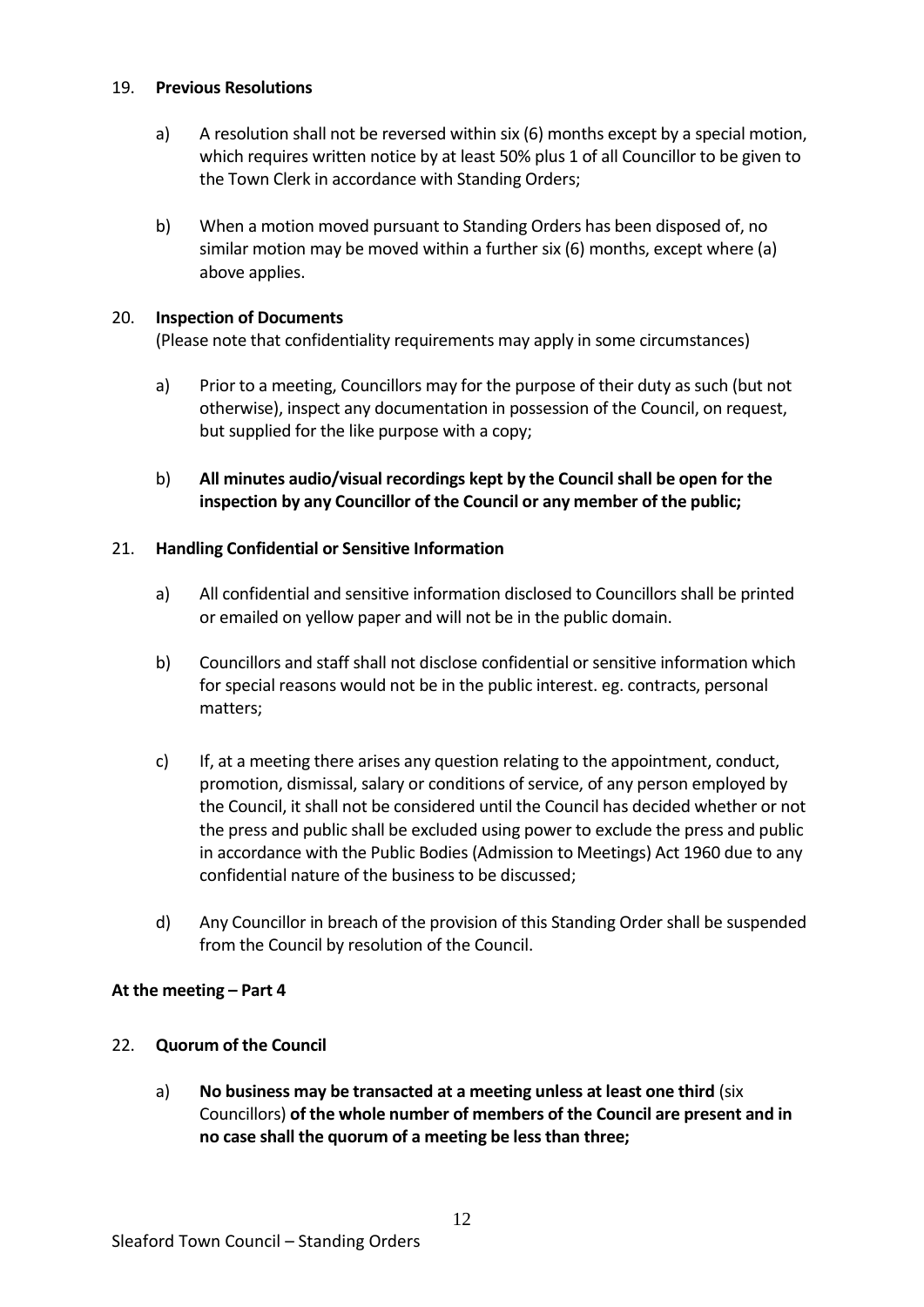b) **If a meeting is or becomes inquorate, no business shall be transacted,** and the meeting shall be adjourned. The business on the agenda for the meeting shall be adjourned to another meeting.

#### 23. **Standing Orders General**

- a) The decision of the Chairperson at a meeting as to the application of Standing Orders at the meeting shall be final.
- b) Any or every part of the Standing Orders, except those printed in bold type, may be suspended by resolution in relation to any specific items of business.

# 24. **Admission of the Public and Press at Meetings**

- a) **Meetings shall be open to the public unless their presence is prejudicial to the public interest by reason of the confidential nature of the business to be transacted or for other special reasons. The public's exclusion from part or all of a meeting shall be by a resolution which shall give reasons for the public's exclusion;**
- b) **The recording of Council Meetings is permitted under the Openness of Local Government Bodies regulations 2014 but the recording will be carried out in accordance with the separate Recording of Meetings Policy (as adopted) by Sleaford Town Council to effectively and lawfully manage this activity;**
- c) Requests from the press or other media for an oral or written comment or statement from the Council, its Councillors or staff shall be handled in accordance with the Council's Communications, Press and Social Media Policy;
- d) **The press shall be provided with reasonable facilities for the taking of their report of all or part of a meeting at which they are entitled to be present;**
- e) If a member of the public interrupts' proceedings at any meeting, the Chairman may, after warning, order that they be removed from the meeting and may adjourn the meeting for such period as is necessary to restore order;
- f) Members of the public may speak and make representation to the Council in accordance with the procedure adopted by the Council for the public speaking at meetings.

#### 25. **Motions at a Meeting that do not require written notice**

The following motions may be moved at a meeting without written notice to the Town Clerk;

- a) To approve the absence of Councillors;
- b) To correct inaccuracy in the draft minutes of the previous meeting;
- c) To move a vote;
- d) To defer consideration of a motion;
- e) To refer a motion to a particular Panel;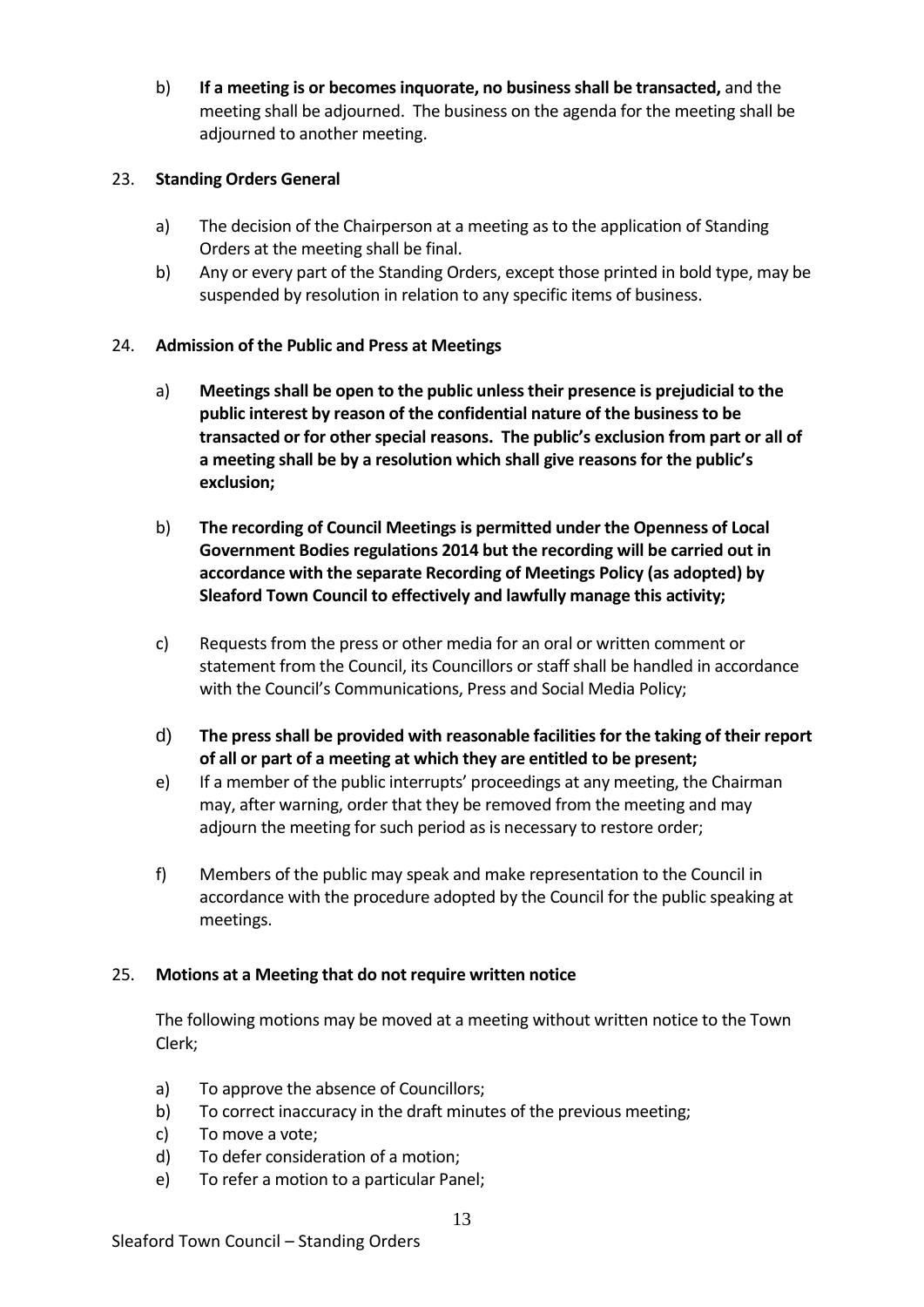- f) To appoint a person to reside at a meeting;
- g) To change the order of business on the agenda;
- h) To proceed to the next business of the agenda;
- i) To require a written report;
- j) To appoint or disband a Panel and their Councillors;
- k) To extend the time limits for speaking;
- l) To exclude the press and public from a meeting in respect of confidential or sensitive information which is prejudicial to the public interest;
- m) To hear further from a Councillor or a member of the public;
- n) To exclude a Councillor or a member of the public for disorderly conduct;
- o) To temporarily suspend the meeting;
- p) To suspend a particular Standing Order (unless it reflects mandatory statutory requirements);
- q) To appoint a small group of Councillors to consider a report and/or recommendations made by an employee, professional advisor, expert or consultant, or to represent the Council for a specific limited tasks;
- r) To authorise legal deeds to be signed or sealed using the Council's common seal by the Town Clerk and witnessed by two Councillors;
- s) To amend a motion relevant to the original or substantive motion under consideration which shall not have the effect of nullifying it;
- t) To give the consent of the Council if such consent is required by Standing Orders;
- u) To consider a motion of no confidence in the Chairman of the meeting;
- v) To consider a motion of no confidence in a Councillor only when that Councillor is present;
- w) To consider a motion relating to conduct and behaviour of a Councillor;
- x) To appoint representatives to Outside Bodies and to make arrangements for those representatives to report back the activities of Outside Bodies;
- y) To adjourn and/or close the meeting.

# 26. **Rules of debate at a Meeting**

- a) Only one person is permitted to speak at a time. If more than one person wishes to speak, the Chairman shall direct the order of speaking;
- b) No meeting of the Town Council (including Panel Meetings) shall exceed three (3) hours;
- c) Motions on the agenda shall be considered in the order that they appear unless the order is changed at the discretion of the Chairman of the meeting or by Council agreement;
- d) A motion (including an amendment) shall not be progressed unless it has been moved and seconded.
- e) A motion on the agenda that is not moved by its proposer shall be treated by the Chairman of the meeting as withdrawn;
- f) If a motion (including an amendment) has been seconded, it shall be withdrawn by the proposer only with the consent of the seconder and the meeting;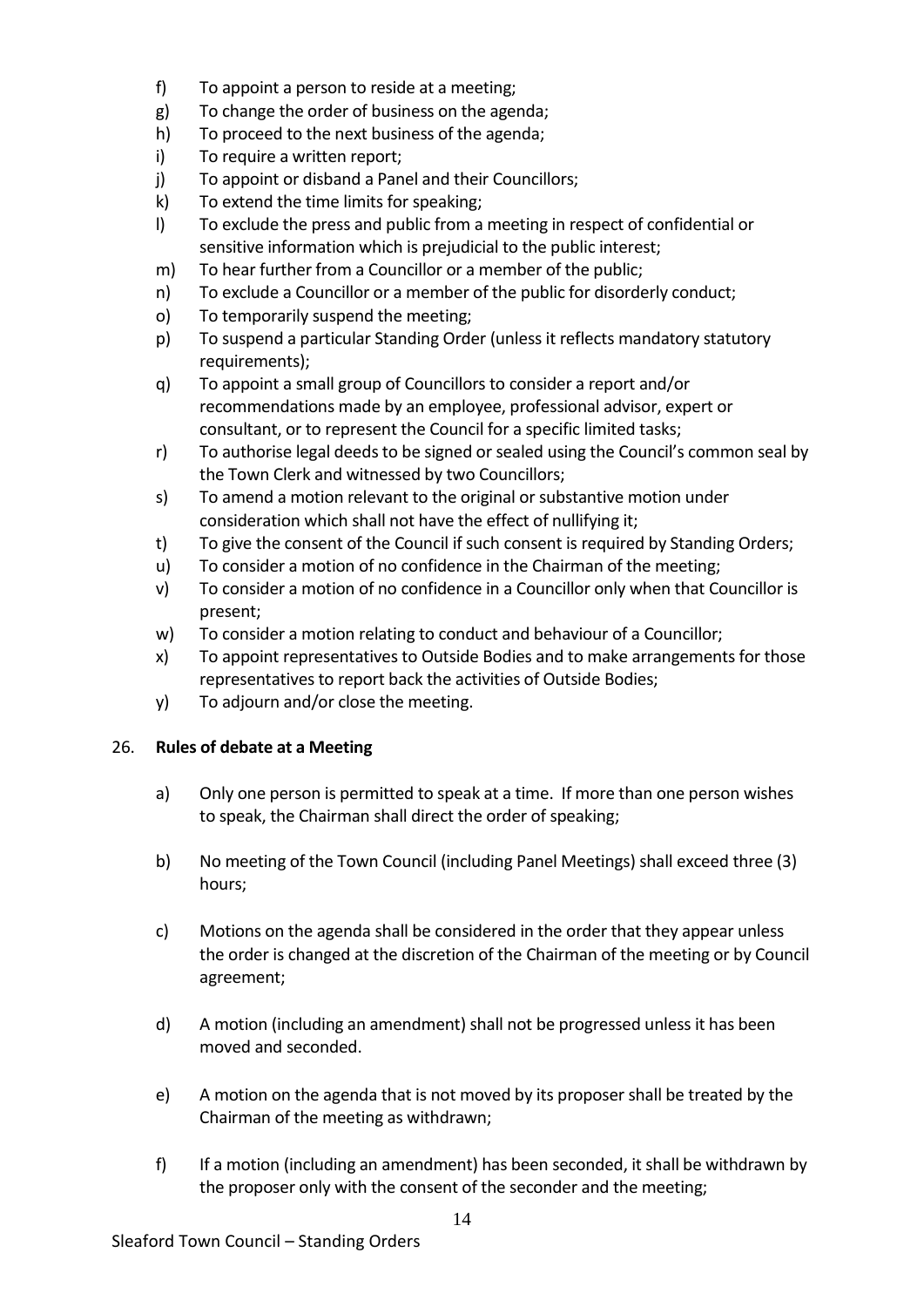- g) An amendment is a proposal to remove or add words to a motion. It shall not negate the motion;
- h) If an amendment to the original motion is carried, the original motion becomes the substantive motion upon which further amendment(s) may be moved;
- i) A Councillor may move an amendment to their own motion if agreed by the meeting. If a motion has already been seconded, the amendment shall be with the consent of the seconder and the meeting;
- j) It there is more that one amendment to an original or substantive motion, the amendments shall be moved in the order directed by the Chairman;
- k) Subject to Standing Orders, only on amendment shall be moved and debated at a time, the order of which shall be directed by the Chairman of the meeting;
- l) One or more amendment may be discussed together if the Chairman of the meeting considers this expedient, but each amendment shall be voted upon separately;
- m) A Councillor may not move more than one amendment to an original or substantive motion;
- n) The mover of an amendment has no right of reply at the end of debate on it;
- o) Where a series of amendments to an original motion are carried, the mover of the original motion shall have a right of reply either at the end of debate of the first amendment or at the very end of debate on the final substantive motion immediately before it is put to the vote;
- p) Unless permitted by the Chairman of the meeting, a Councillor may speak once in the debate on a motion except:
	- i. To speak on an amendment, moved by another Councillor;
	- ii. To move or speak on another amendment if the motion has been amended since they last spoke;
	- iii. To make a point of order;
	- iv. To give a personal explanation; or
	- v. In exercise of a right of reply.
- q) During the debate of a motion, a Councillor may interrupt on a point of order or a personal explanation and the Councillor who was interrupted shall stop speaking. A Councillor raising a point of order shall identify the Standing Order which they consider has been breached or specify the other irregularity in the proceedings of the meeting they are concerned by;
- r) A point of order shall be decided by the Chairman of the meeting and their decision shall be final;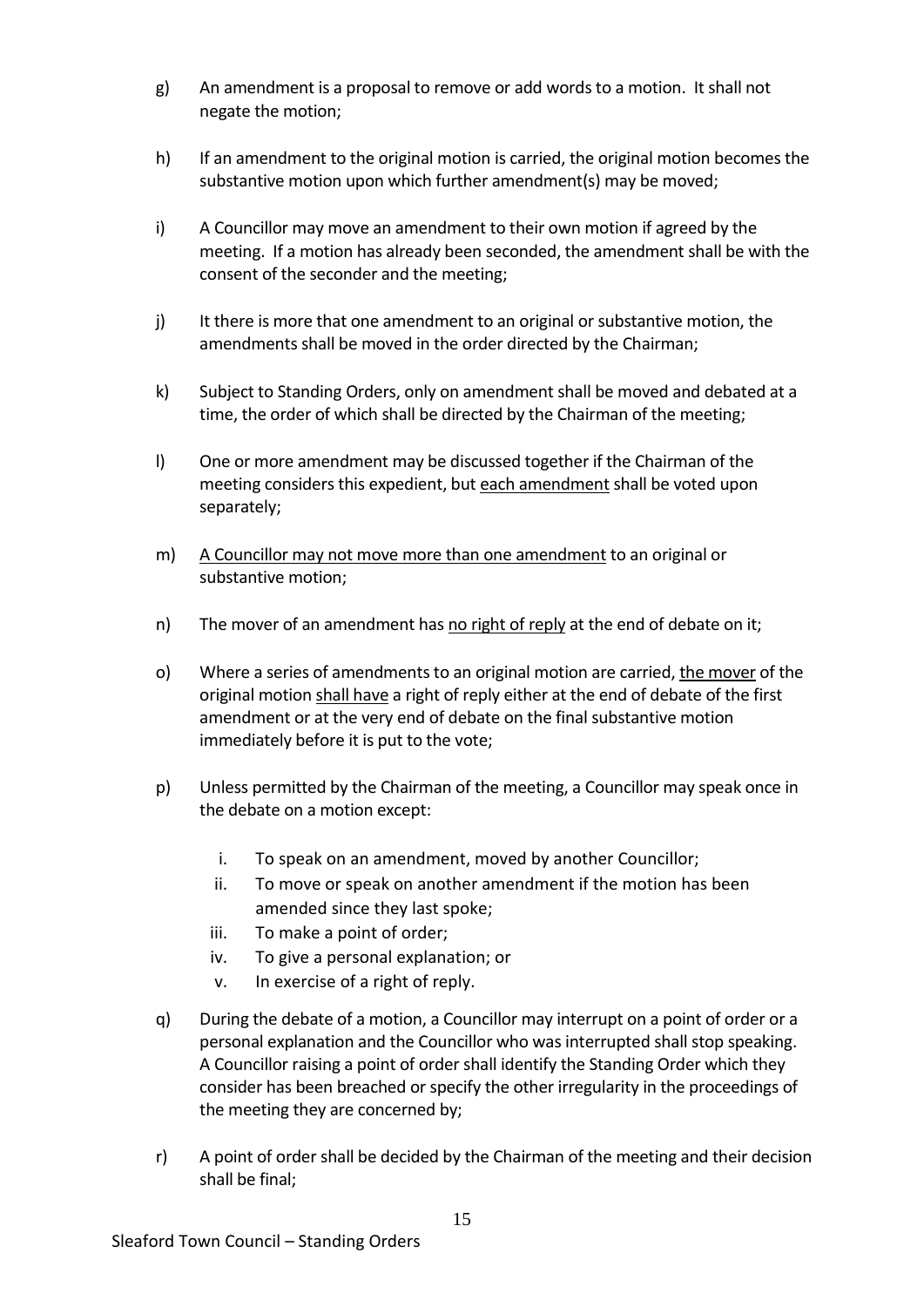- s) When a motion is under debate, no other motion shall be moved except:
	- i. To amend the motion;
	- ii. To proceed to the next business;
	- iii. To adjourn the debate;
	- iv. To put the motion to a vote;
	- v. To ask a person to be no longer heard or to leave the meeting;
	- vi. To refer a motion to a Panel for consideration;
	- vii. To exclude the public and press;
	- viii. To adjourn the meeting; or
	- ix. To suspend particular Standing Order(s) excepting those which reflect mandatory statutory requirements.
- t) Before on original or substantive motion is put to the vote, the Chairman of the meeting shall be satisfied that the motion has been sufficiently debated and that the mover of the motion under debate has exercised or waived their right of reply;
- u) Excluding motions moved under Standing Orders, the contribution or speeches by a Councillor shall relate only to the motion under discussion and shall normally be up to three (3) minutes.

#### 27. **Right of Reply**

a) The mover of a resolution shall have the right of reply immediately before the resolution is put to the vote. If any amendment is proposed, the mover of the amendments shall be entitled to reply immediately before the amendment is put to the vote. A Councillor exercising a right of reply shall not introduce a new matter. After the right of reply has been exercised or waived, a vote shall be taken without further discussion.

#### 28. **Disorderly Conduct at a Meeting**

- a) No person shall obstruct the transaction of business at a meeting or behave offensively or improperly. If this Standing Order is ignored, the Chairman of the meeting shall, request such person(s) to moderate or improve their conduct;
- b) If person(s) disregard the request of the Chairman of the meeting to moderate or improve their conduct, any Councillors or the Chairman of the meeting may move that the person be no longer heard or excluded from the meeting. The motion, if seconded shall be put to the vote without discussion;
- c) If a resolution made under Standing Orders is ignored, the Chairman of the meeting may take further reasonable steps to restore order or to progress the meeting. This may include temporarily suspending or closing the meeting;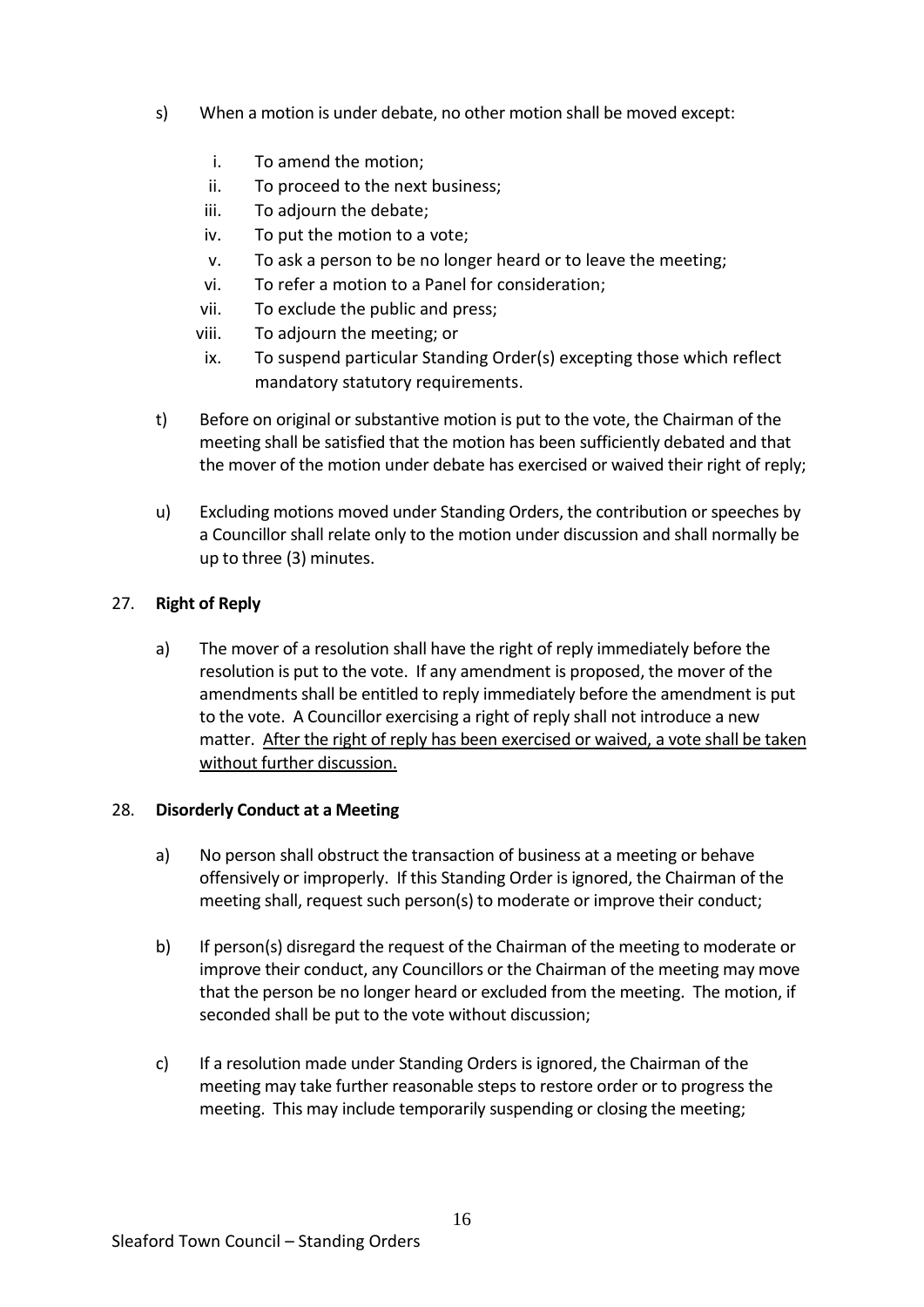- d) No Councillor at a meeting will persistently disregard the ruling of the Chairman, wilfully obstruct business, or behave irregularly, offensively, improperly **or in such a manner as to bring the Council into disrepute**;
	- i. If, in the opinion, of the Chairman and following a majority vote of the Councillors present, a Councillor or Member of the Public has not complied to a request under Standing Orders, the Chairman shall instruct that the person will no longer be heard, and the meeting be temporarily suspended until the person has left the meeting.
- e) If the motion mentioned is disobeyed, the Chairman may adjourn the meeting or take such further steps as may reasonably be necessary to enforce them.

# 29. **Voting**

- a) Councillors *shall vote by show of hands* or in *a clear and demonstrative manner* or if it is proposed, seconded and resolved, by signed ballot; **all questions at a meeting shall be decided by a majority of the Councillors present and voting thereon**. Unless having declared an interest or abstaining on any proposal at a Council meeting all Councillors are expected to vote. Any Councillor who does not vote will be classed as abstaining;
- b) **If a Councillor so requires, the Town Clerk shall record names of the Councillor(s) who voted on any questions so as to show whether they voted for or against it. Such a request must be made before moving on to the next business;**
- c) **Subject to Standing Order, the Chairman may give an original vote on any matter put to the vote and in any case of an equality of votes may give a casting vote whether or not they gave an original vote;**

# 30. **Recorded Voting**

- a) Any request for a recorded vote of all Councillors regarding a Motion by a Councillor must be proposed and seconded before the vote is taken. The voting on any Motion shall be by roll call and shall be recorded in the minutes so as to show how each Councillor present voted.
- b) **Where any Councillor requests it immediately after a vote is taken, their vote will be so recorded in the minutes to show whether they voted for or against the Motion or abstained from voting.**

# 31. **Voting on Appointments**

- a) If there are more than two people nomination for any position to be filled and there is not a clear majority of votes in favour of one person, the name of the person with the least number of votes will be taken off the list and a new vote will be taken. The process will continue until there is a majority of votes for one person.
- b) To simplify this process, Councillors shall only be able to vote for one person
- c) Any tie may be settled by the Chairman's casting vote.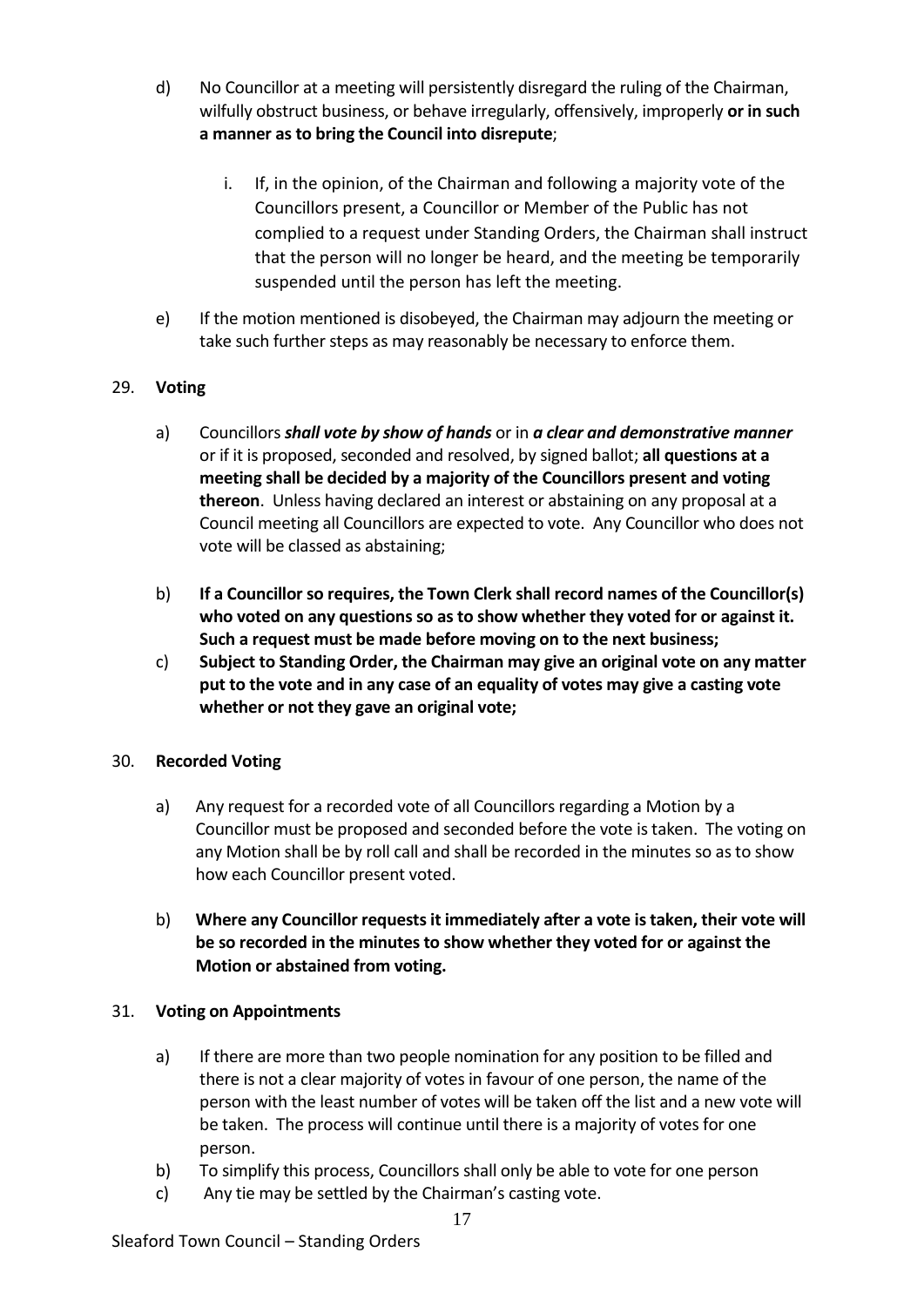#### **Finance - Part 5**

### 32. **Financial Controls and Procurement**

- a) The Town Council shall consider and approve financial regulations drawn up by the Town Clerk, which shall include detailed arrangements in respect of the following;
	- i. The keeping of accounting records and systems of internal controls;
	- ii. The assessment and management of financial risks faced by the Council;
	- iii. The work of the independent internal auditor in accordance with proper practices and the receipt of regular reports from the internal auditor, which shall be required at least annually;
	- iv. The inspection and copying by Councillors and local electors of the Council's account and/or orders of payments;
	- v. Procurement policies including the setting of values for different procedures where a contract has been estimated value of less than [£60,000].
- b) Financial Regulations shall be reviewed regularly and at least annually for fitness of purpose;
- c) **Financial regulations shall confirm that a proposed contract for the supply of goods, materials, services and the execution of works with an estimate value in excess of [**60,000**] shall be procured on the basis of a formal tender as summarised in Standing Orders;**
- d) Subject to additional requirements in the financial regulations of the Council, the tender process for contracts for the supply of goods, materials, services or the execution of works shall include, as a minimum, the following steps:
	- i. A specification for the goods, materials, services or the execution of works shall be drawn up;
	- ii. An invitation to tender shall draw up to confirm (i) to Council's specification (ii) the time, date and address for the submission of tenders (iii) the date of the Council's written response to the tender and (iv) the prohibition on prospective contractors contacting Councillor or staff to encourage or support their tender outside the prescribed process;
	- iii. The invitation to tender shall be advertised in a local newspaper and in any other manner that is appropriate;
	- iv. Tenders are to be submitted in writing in a sealed marked envelope addressed to the Town Clerk;
	- v. Tenders shall be opened by the Town Clerk in the presence of at least one Councillor after the deadline for submission of tenders has passed;
	- vi. Tenders are to be reported to and considered by the appropriate meeting of the Council.
- e) The Council is not bound to accept the lowest value tender;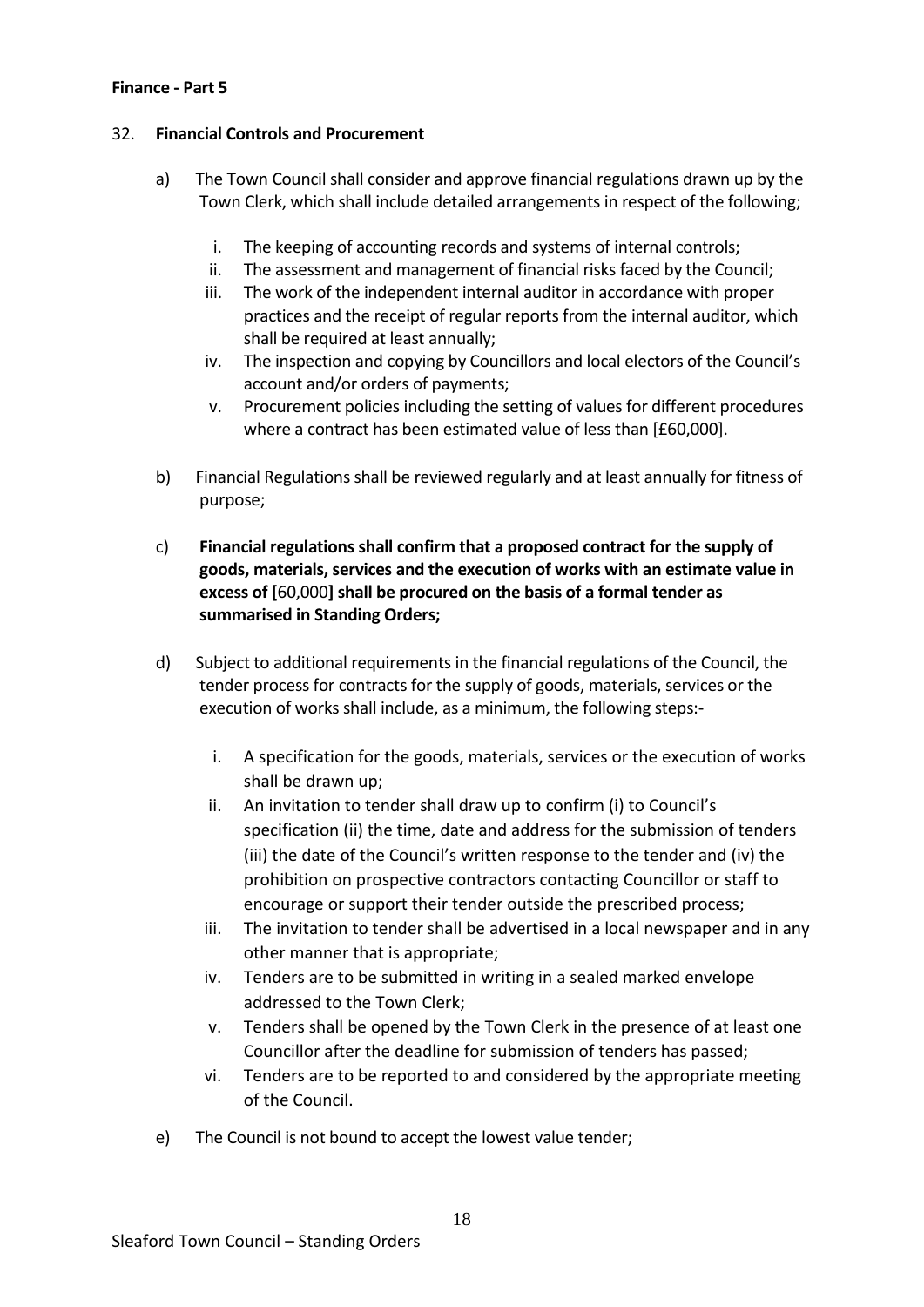f) **Where the value of a contract is likely to exceed £138,893 (or other threshold specified by the Office of Government from time to time) the Council must consider whether the Public Contracts Regulations 2006 (SI No. 5, as amended) and the Utilities Contracts Regulations 2006 (SI No. 6 as amended) apply to the contract and, if either of those Regulations apply, the Council must comply with EU procurement rules.**

### 33. **Accounts and Accounting Statements**

- a) "Proper practices" in Standing Orders refer to the most recent version of Governance and Accountability for Local Councils – a Practitioners' Guide (England);
- b) All payments by the Council shall be authorised, approved and paid in accordance with the law, proper practices and the Council's Financial Regulations;
- c) The Town Clerk shall supply to each Councillor as soon as possible after 30 June, 30 September and 31 December a statement to summarise
	- i. The Council's receipts and payments for each quarter;
	- ii. The Council's aggregate receipts and payments for the year to date;
	- iii. The balances held at the end of the quarter being reported.

And which includes a comparison with the budget for the financial year and highlights any actual or potential overspends;

- d) As soon as possible after the financial year end at 31 March, the Town Clerk shall provide:
	- i. The Council with a statement summarising the Council's income and expenditure for the last quarter and the year to date for information; and
	- ii. To Council the accounting statements for the year in the form of Section 2 of the Annual Governance and Accountability Return, as required by proper practice, for consideration and approval.
- e) The year-end accounting statements shall be prepared in accordance with proper practices and applying the form of accounts determined by the Council income and expenditure for a year to 31 March. A completed draft annual return shall be presented to Council before the end of the following month of May. The annual return of the Council, which is subject to external audit, including the annual governance statement, shall be presented to Council for consideration and formal approval before 30 June.

# 34. **Annual Budget and Precept**

**The Council shall approve the budget for the coming financial year** before the end of January each year and instruct the Town Clerk to submit the precept demand.